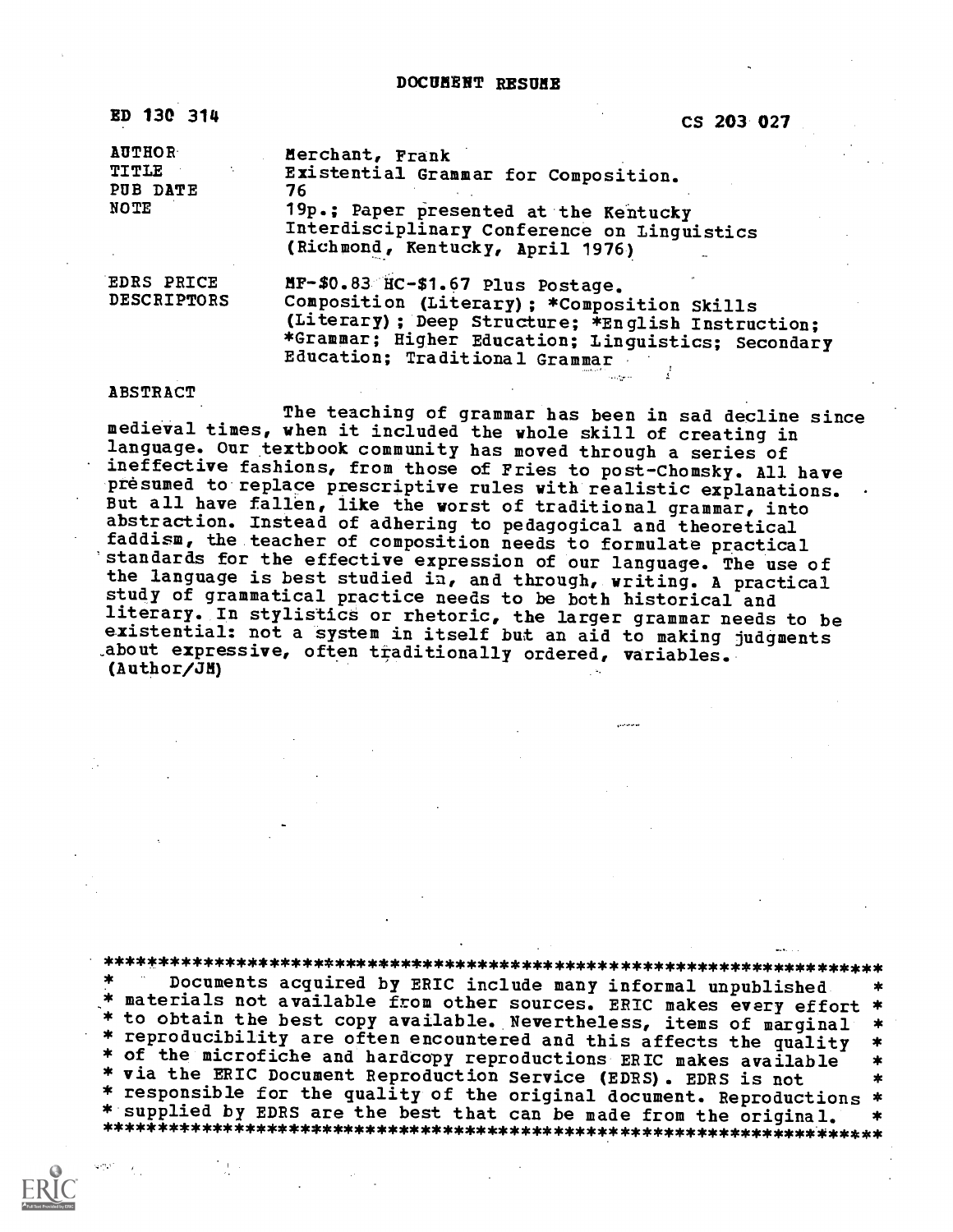### U.S. DEPARTMENT OF HEALTH. EDUCATION & WELFARE NATIONAL INSTITUTE OF EOUCATION

April 2, 1976) EDUCATION POSITION OR POLICY

THIS DOCUMENT HAS BEEN REPRO-<br>DUCED EXACTLY AS RECEIVED FROM<br>THE PERSON OR ORGANIZATION ORIGIN.<br>ATING IT POINTS OF VIEW OR OPINIONS STATED DO NOT NECESSARILY REPRE- F.P. (for KICL = EKU STATED DO NOT NECESSARILY REPRE- F.P. (f)

## Eccistential Grammar for Composition

Frank Merchant

(Union College - English)

ين<br>1977ع سامة

Grammar is in sad decline since those mediaeval times when it could include the whole skill of creating in language, including rhetoric and prosody. We can only wonder now that the Scots came to designate one full of its learning as glamorous. In the interests of "English as she is spoke" and against supposedly unscientific, snobbish prescriptive rules, the textbook community has moved, through Friesian descriptivism to Chomskyan transformational to formulas, often as confusedly semi-mathematical as Emmon Bach's, which are supposed to describe the innate psychological patterns which generate expressions from kernel sentences by "rigorously" logical phase-rules. All this was supposed to replace grammar rules for writing "fixed" in the 18th and 19th centuries. The rules, as the various new grammars named editorial and elitist social conventions, were aurealistic-so we have been told by all the professors of the New Grammar in the most scholastic of language arrangements. Besides, continued teaching of grammar from grades to freshman college levels had no effect on speech or writing. Thus we were led to drop most years of grammar teaching and much corrected composition in all our schools--including the once-universal college freshman requirement. For those, we can discover an odd substitution of developmental reading and remedial writing. Concomitantly, since World War I, American Education has been evaluating largely by multiple-choice, arbitrarily machine-scored tests denominated objective. These punchboard exercises, replacing language for determining course credit all over our disciplines, cannot be identified with the New Grammar they preceded (they were in great use while Charles Carpenter Fries was starting the later movement, in the

2

ャ D13031

Ш.

 $\mathcal{E}$ 

 $15.23$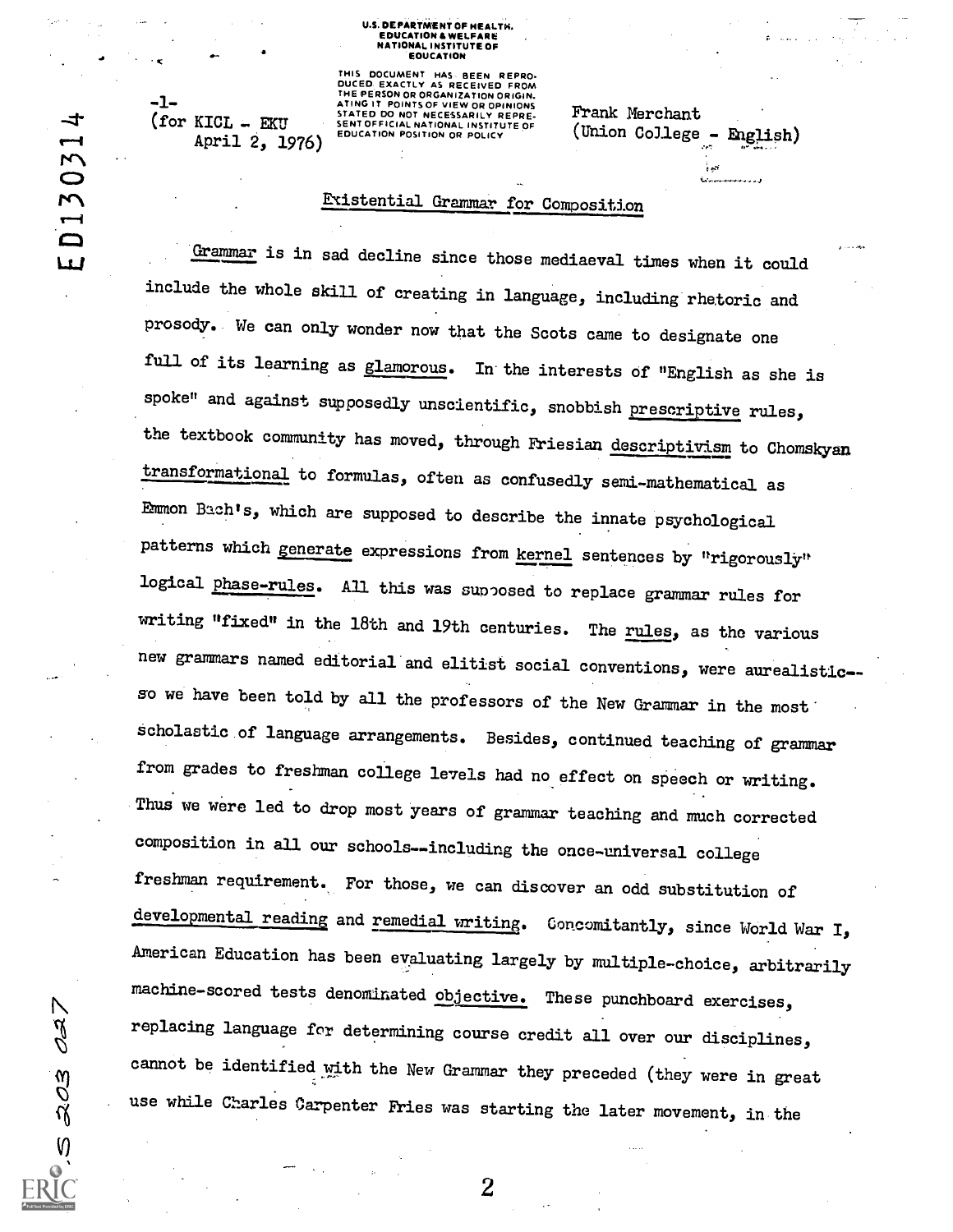# -2-Existential Grammar Frank Merchant

 $1920's$ . But they have made the old, prescriptivist syntax appear unnecessary for getting any diploma. Meanwhile, fashionable schoolbooks and graduate study in linguistics, with their explanations of the New Grammar's lex. con and its "generations," have served to reduce further the practice and the judgment of composition by the traditional standards of "unity, coherence and emphasis."

As an English teacher, I find myself surprised to have grown old in the belief that composition is the essence of my subject. All else, the rigorous and pragmatic logic of a half-century's experience in and outside classrooms has shown me, is auxiliary (however greatly so) to the end-result of English training and all the kinds of work in the world which English trains one to do. Grammar as study of the use and ordering of words, is the regulatory skill for composition; today it means mostly the production of sense and effect in sentences, but its advanced levels can be considered, as by the New Rhetoricians, to paragraphs, longer works in prose and verse and overall stylistics--all based, necessarily, on the statement form. Without the production (or criticism).<sup>5</sup>of compositions, grammar is useless, however amusing or prestigious it may become to those interested in playing its game for the sake of itself. This leaves it unlike mathematics, whose pure theory does mean creation of a mental world, in addition to its applicable profits. The creations of grammar are the pictures, actions, arguments of compositions, according to their effectiveness. Its terms cannot remain abstract, operating by themselves; the treatment of specific words for production is their life and reference, without which grammar patterns are less than mere line or sound-abstractions. It should not be hard to argue,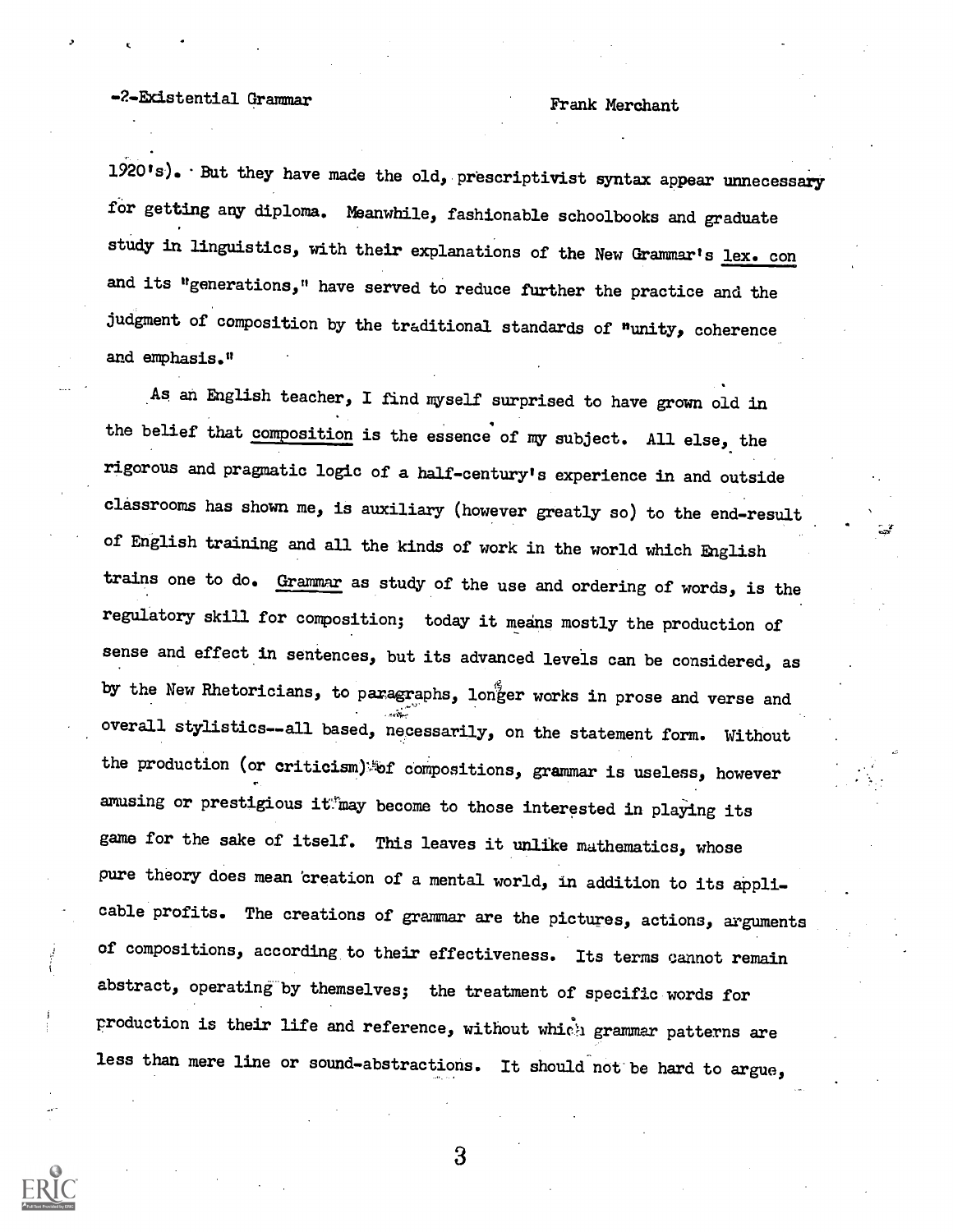# -3-Existontial Grammar Frank Merchant

from this, that there can be no abstract systems of grammar for practiced languages evidenced in individual statements, never mind "universals" of grammar for all languages.

Practical grammar, as I have called it, works and is trained best through writing, in which its use has been made important--as the history of the subject shows us. The Greek root  $(\gamma \wedge \phi)$  demonstrates the written, lasting, more fixedly considerable origin and operation of the grammarous. Say three decades of New Grammar in a whirlpool of curriculum reform hit the fan last Spring and Fall when a decline in teenagers' writing ability on tests gave force to the outcries of basic education advocates. The proclaimed decline was featured in an edition of Business Week, as well as press association dispatches, and summed up in the "Why Johnny Can't Write" article in the Dec. 8, 1975 Newsweek, which seems to have been quoted in the dailies to a public far wider than that weekly's usual circulation.

The New Grammarians' and Educationists' defensiveness against the news media's, general public's and uninitiated classroom teachers' protests could, I realize from watching 60 years' rounds of pedagogical faddism and unpalatable revivals, have been anticipated. Hardly had the first stories about the SAT scores come out, in June, 1975 than educator- administrators reacted with complaints about an expected outcry of "Back to basics!" Their rationale (oral and printed, as far as I observed them) was that accountability for language performance would turn back all the (I presume, psychic) progress made in phase-elective, open-classroom, non-sUbject-matter schools after the subsidence of the Sputnik (pro-science, communication skills and languages) scare. Iy sending Edward P. J. Corbett (New Rhetoric promulgator

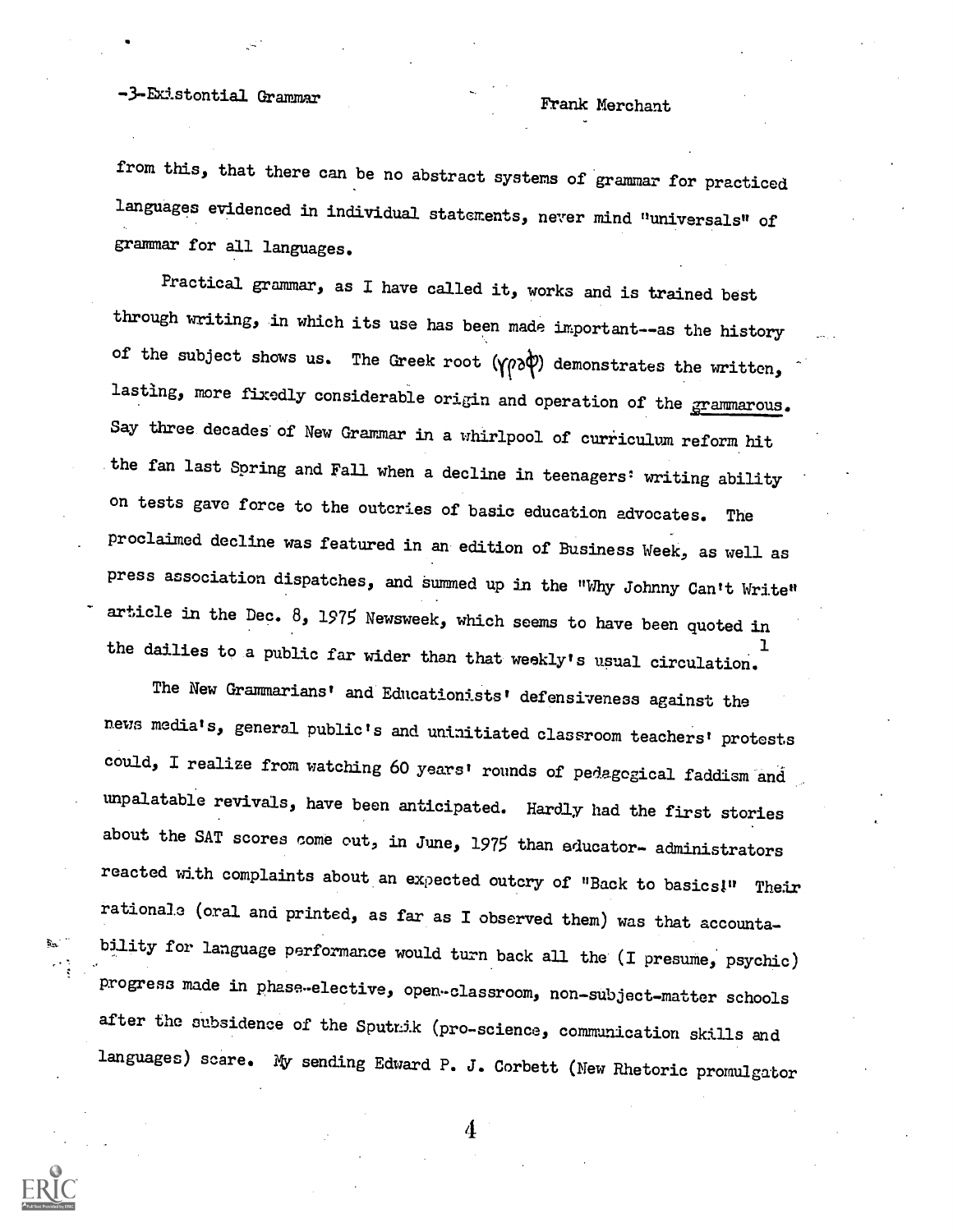# -4-Existential Grammar Frank Merchant

.at Ohio State) a copy of a speech to Upper Cumberland, Kentucky, teachers urging that they turn away from all diverting fads and theories to teach the use of language, centering on writing, drew from the editor of College Composition and Communication a scornful reproof: I was levelling a shotgun blast at many methodologies, including transformational grammar, which have advanced our profession and, in some cases, provided strategies for a viable'syntax. my speech and Corbett's anguished denial were written (neither has been published) last Fall, several years after the attenuation of college English departments (including the abolition of Freshman Composition at Ohio State), perhaps before the effects of the SAT scores had been realized and while Newsweek was preparing its December  $8$ , 1975 article.

I couldn't resist reminding Professor Corbett of what has happened to Departments of English--to my mind, because.of the rule of the non-literate objective test in'the United States, the destruction of Composition training, and, in some part, to diversion of English classes from practical writing to a new and abstract and non-prescriptive language study. As to strategies for a "viable syntax," my notions about concept of useful grammar were reinforced at the NCTE's 1972 convention in Minneapolis, where Ezor and Lane (then of Jersey City State tore up Transformational.contentions with a report on the success cf their "Applied Linguistics" strategies with grade school youngsters from culturally deprived, even bilingual (or, nearly 3 monolingually Spanish) families.

Teachers of my Appalachian area have not been enthusiastic or "supportive" of Transformational Grammar in the last decade. The Paul Roberts series for middle and high schools, which start with transforms and phase rules, has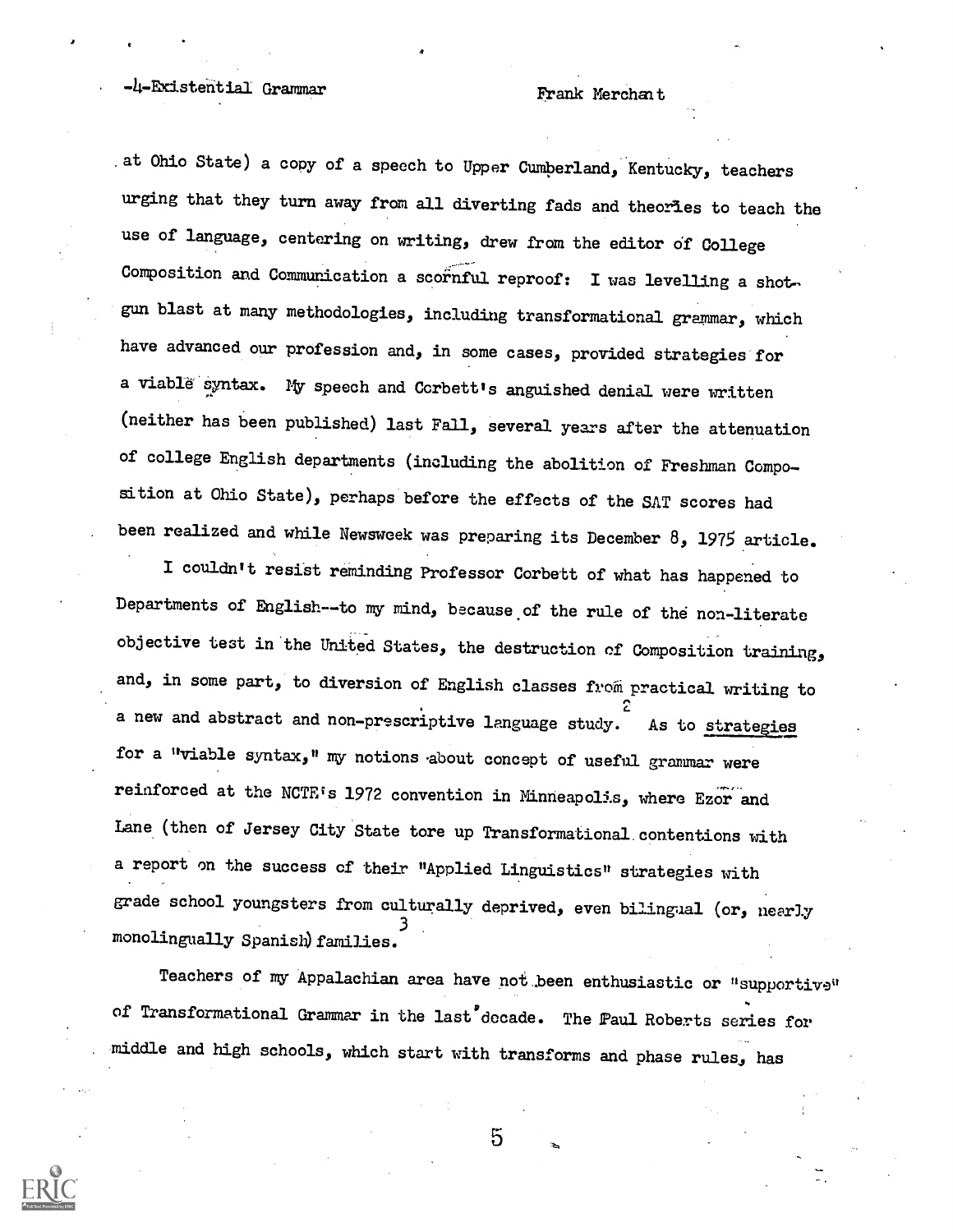# -5-Existential Grammar Frank Merchant

been dropped rapidly, even where the textbook salesmen got the books introduced. In fact, here--as nationally--the sum of grammar teaching, however related to writing has been reduced, more often than not to one year in the six pre-college grades. The "phase elective" fad has displaced grammar, as well as basic and intelligible writing, as a required subject throughout our public schoals. New Grammar adherents may well contend that schoolteachers have not understood or applied themselves to these "scientific, linguistic" theories, with the exception of a few enthusiasts for N. G. as a cause. And my observation of these disciples has been they have far more often been asserting beliefs than applying a discipline.

Meanwhile, in the graduate schools, transformational abstractions show signs of being in more trouble than prescriptive, Latinate or historical linguistics were, in the 19501s. Not only is there an intensifying ambience of concern about writing itself, tending to denial of any syntax theory which obviates standards of "correctness," but there is also increasingly open distrust of the meaningfulness or truth of generative structures. Too much has been what may be produced by inventing a 'generative line' of sounds to deduce morphemes in a language--as I discovered, when listening to a 1960's talk on Esthonian at the University of Kentucky: modern forms were glibly assumed, until a speaker of modern Esthonian broke in. Language generation, throughout, is a matter of history, not abstract reason, as I have long known, in telling students they cah explain an English word's relationship to say, Latin, by Grimm's Law but can' never assume by consonantal shift that there must be a certain English form 4 resulting from an earlier Indo-European root. Sentences may be reduced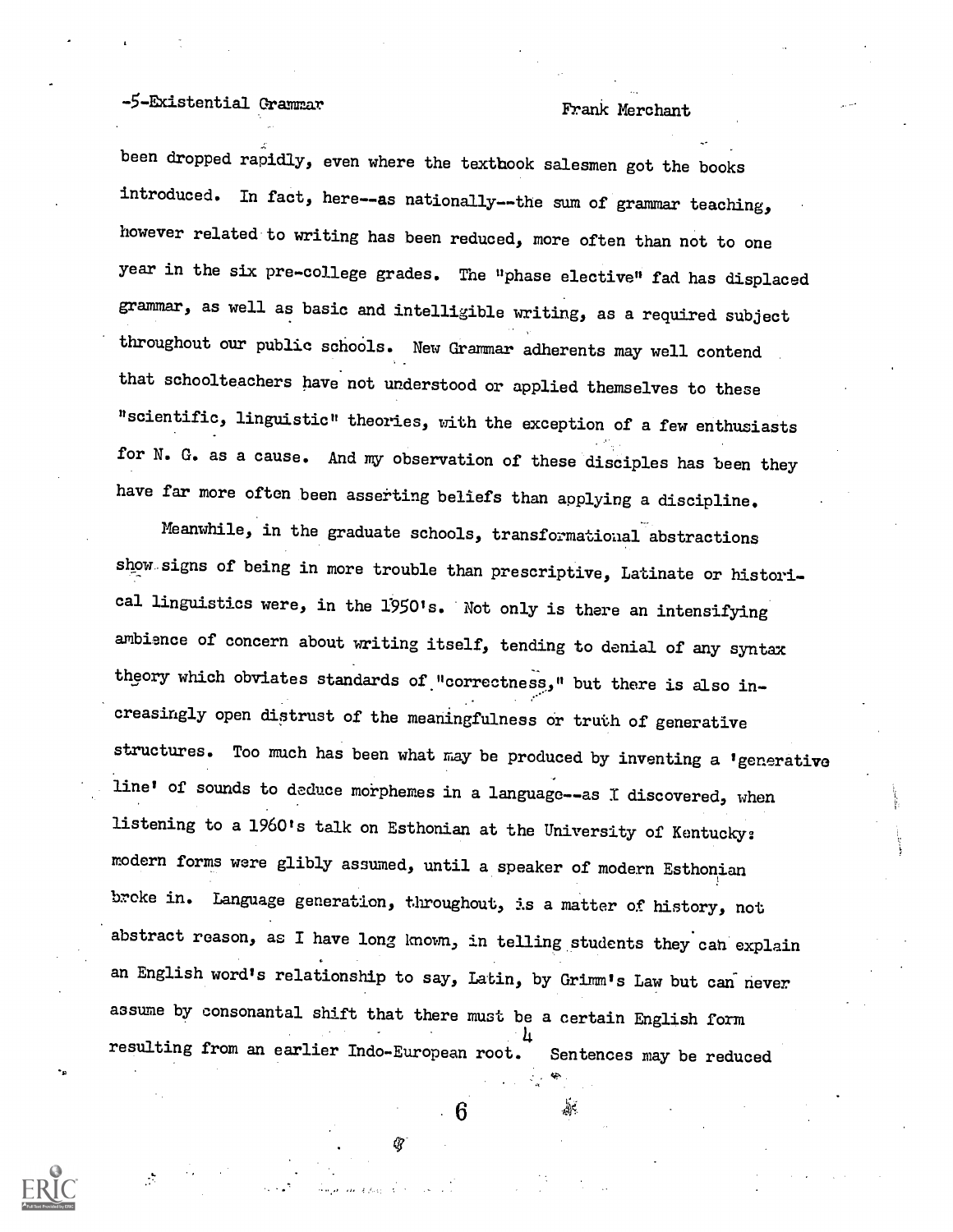## -6-Existential Grammar Frank Merchant

to kernels or less meaningful, less ambiguous deep structures with results of problematic value, but transformational-analysis starts with a sentence and goes through treeing and phase rules to arrive at the same sentence-as I used to go mistily through high school physics problems.

Chomskyan linguistics originally disdained connection with meaning in its formalism; and so we might assume the New Grammarians' later oozing into their own Semantics has betrayed some dissipation of the movement's 'hard,' 'scientific,' 'universal' abstraction. And Chomsky's universals were presumed to be built on inbuilt psychological mechanisms or brainchannels so that soon one could say that "every child knows his own language"--apparently by growing in a linguistic environment rather than by being taught. Yet this is now being denied by the school of Paul Postal; this could mean a fundamental denial, more than a heresy. And the cycle of Linguistics is.veering round to the argument offered in a December, 1975, text by Jan Robinson (University College of Swansea) in his The New Grammarians' Funeral, A Critique of Noam Chomsky's Linguistics:

....argues that Chomsky's distinguished work is in traditional grammar and that.when he concurrently continues a modern ambition to turn linguistics into an exact science, Chomsky fails completely. Mr. Rohinson uses this discussion to suggest criteria by which anything calling itself the study of language must be examined as being more closely related to philosophy and literary criticism than to science.

When it comes to searching out ramifications of meaning (rather than deep structures) or solving ambiguities (provided they should be solved), I will claim that I can find more sense in applying the history of words, of society, of ideas in history and all the range of literary style and recorded idiom than by reducing rich statements to positivistic kernels or even working out a purely literary formula of lambiguity-irony-dramatic

ر.<br>7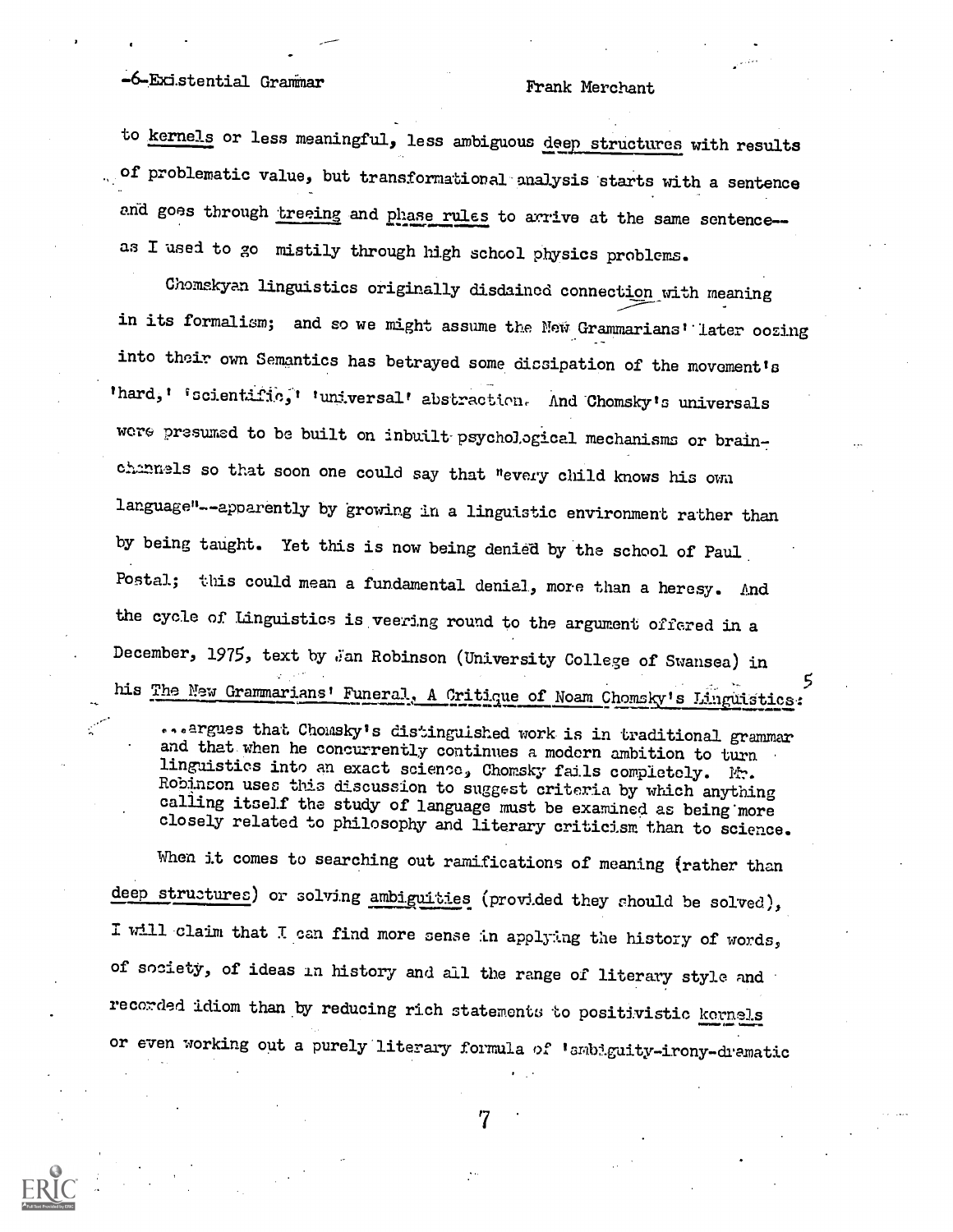## -7-Existential Grammar Frank Merchant

tension' according to the 1930's once-New Criticism. Phase rules seem to me long-winded, extraneously difficult ways of explaining the 'activepassive transform' or.the amplification of a simple into a complex sentence, 4 Although there appear to be principles of some methodology involved in those operations, I know that writers perform them by a feeling of acquaintance, mainly with literature, and a feeling for language rising from habit, not from recollecting some generalized mechanics, as one-might do, disastrously, in trying to reinstruct oneself in how to walk.

We have come to the notion that our practice of grammar may result in an art, literature, being in its deed the art's first step. Grammar, with its writing, does represent some rationalization of sound and expression toward controlled communication, but it never makes language wholly positivistic. A true, "deep structure" study of language leads us to analysis of the symbology in the origin of words and how much of this etymology--even Freudian or Groddeckian--a writer may be employing. Language's effects from its written pages are always more than its surface-code meanings; the subconscious and consciously-realized philology and history of use in literacare add even nore--much moreto verbal expression than do oral 6 . intonations. Combining words in structures from sentences to epics and novels creates mental, emotional and social situations richer or "more meaningful" than those surrounding recited words. Modern psychologicalhistorical literary criticism, which reaches for the nature of the writer in the manner of the Swiss-French existential school together with an awareness of the psychological depths in social effects and surroundings, might well be applied to the "disease" of the fumbling accused at Watergate

8.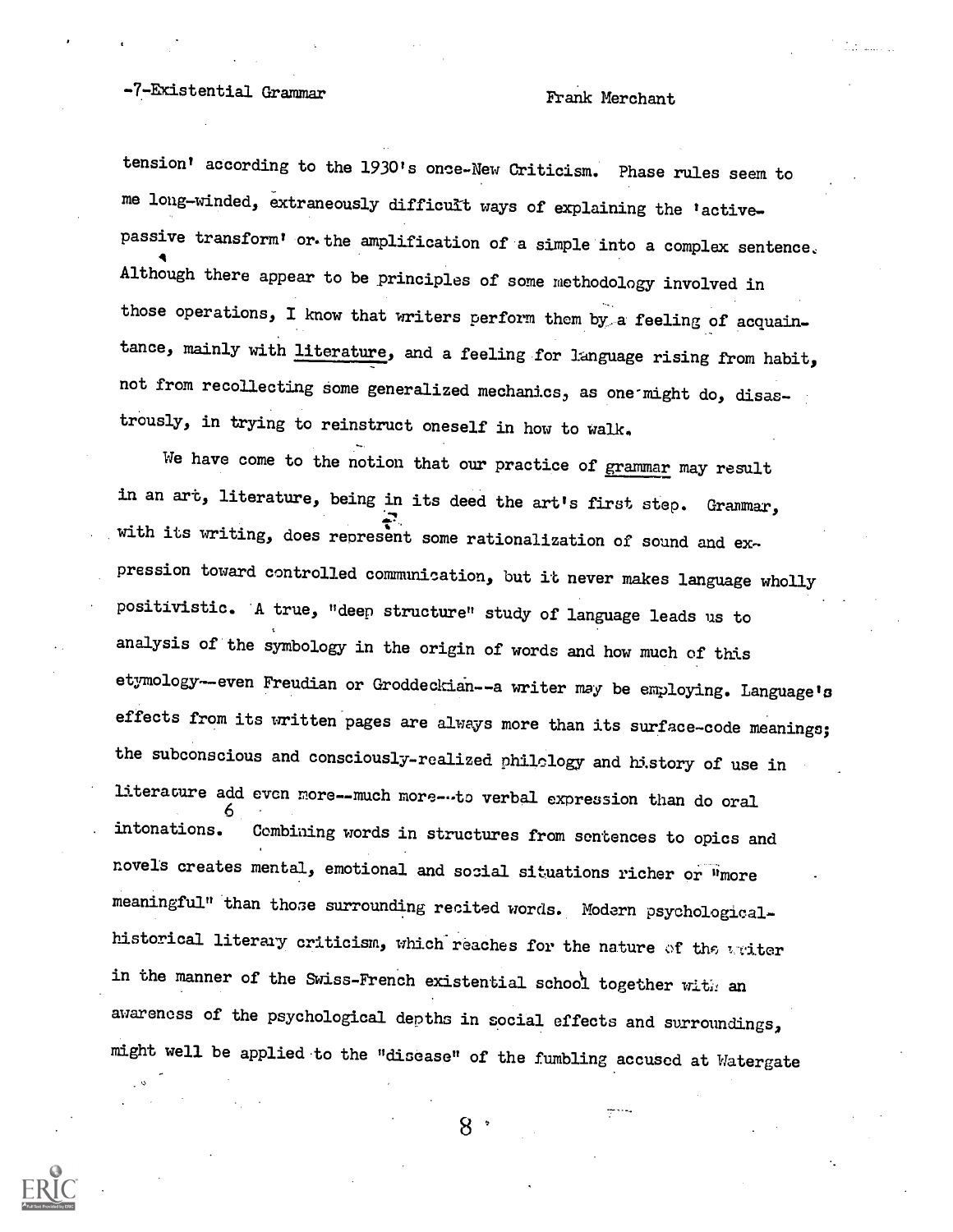## -8-Existential Grammar- '

### Frank Merchant

trials or of foolishly confused advertising (like A & P's "Price and Pride") as well as to the "health" of Wordsworth or William Faulkner.

Writers trained to be conscious of what the technique of grammar is doing in application to their work-will realize it is like the techniques of other arts--say music--in selecting some rational tradition of ordering which may be varied and individualized, according to their reactions to the conventions of society and history. Grammar is not a single code in English, although it works under the shadow of the same Latinate, Indo-European tradition of the paradigms which have been applied to order from Sanskrit through Thrax and Bishop Lowth or the Fowlers to Edwin Newman and Bernstein in attempts to show how conventions may be directed for force and elarification--but they must be used more as cautions against undisciplined confusions than as some kind of unvarying algebraic procedure. Grammar is a set of conventions, prejudices, codes of manners; memories of past styles; and recent, lively experiments which shows how to keep the game of expression going, with some broadening and cheating--so that one's opposite players, or audieme, will respect its shifting discipline. It is significant to note that."prastical grammarians" most noted by the clerisy of these times <sup>4</sup> have been newspapermen, suspicious of fusty scholarship while they ask of learning what authority of tradition in literature will back up some familiarly logical and customarily forceful usage.

One thinks of the Spanish word for "language"--idioma--as being a more meaningful "deep etymology" for that within which grammar, or its supposed rules, operates. The rule, however prescriptive, is usefully which rationalized practice and something from which to deviate: liks the. Spanish accentuation on the penult of words ending in  $n$ , s or vowels, which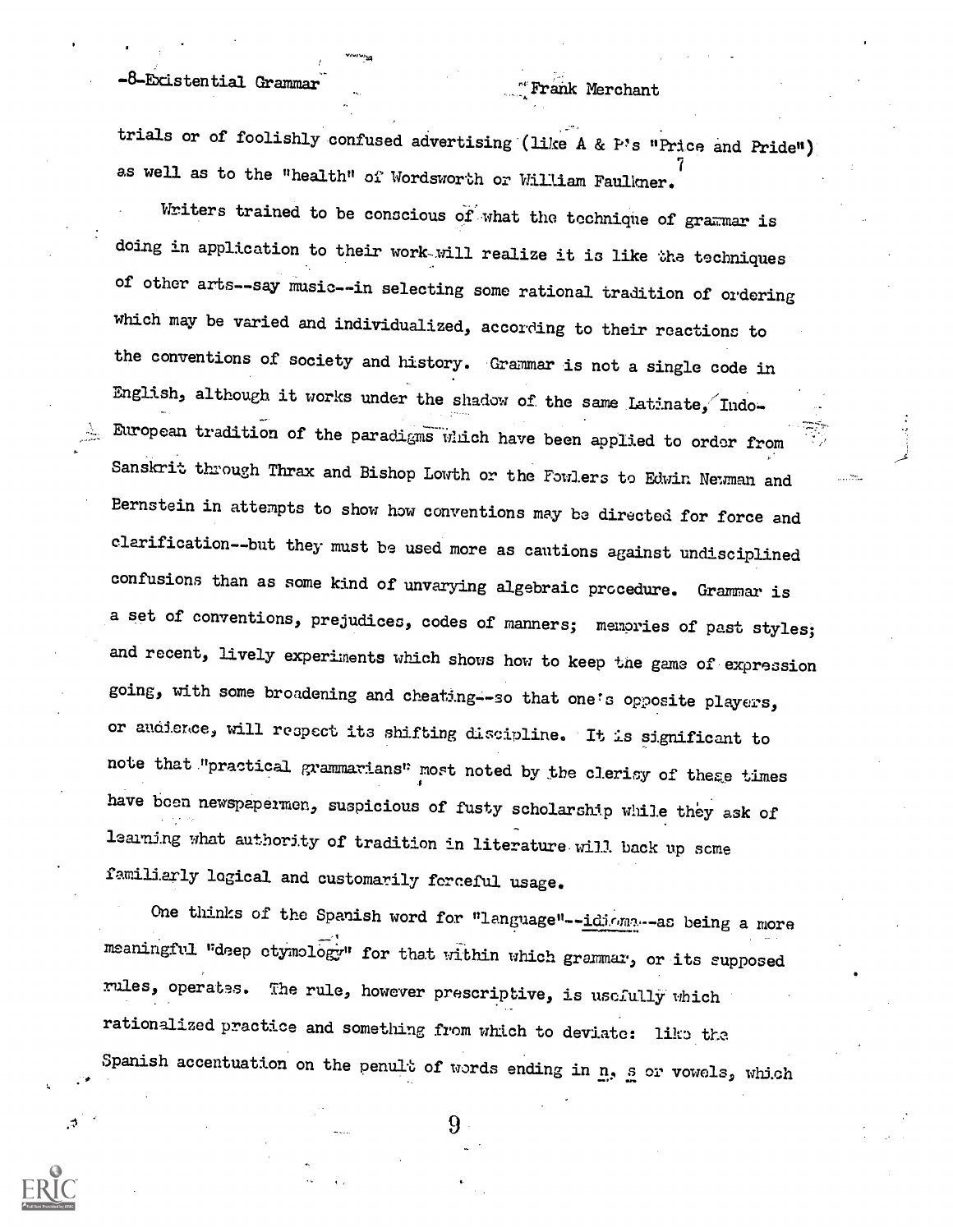## -9-Existential Grammar Frank Merchant

so frequently fails to hold that it sprinkles accents on the ultima through-\_out that language; or the peculiar indecision of American English about the number of collective nouns (ruled singualr); or the anacolantha accepted as rhetoric in the most subtle Attic Greek style, like that of Thuoydides. Rules can be only pretentious, like the 19th century differentiation between shall and will in the future, which never was observed by the "best" writers. And useful ones, for marking out specific meaning, can so fail of enforcement that the most arbitrary stylebook must give way: as with prohibiting me or other pronoun objectives after it's; differentiating who from whom, yet retaining whom after prepositions; and, sadly, admitting hopefully to all levels of journalism, never mind politics or business, as an absolute signifying "It is hoped that." Levels of usage for vocabulary in combination is a rationale which requires a corollary of adept violation for a lively style, much as rules about mixing up sentence and paragraph lengths and structures require neglect when writers decide they need rather to go by their feeling for the inner rhythm of what they are thinking. Grammar rules, then, depend on hints fromwhat has been considered good writing, prejudices which accord with the persona a writer is trying to make effective, the ambience of styles listened to in his time, and the character of an individual writer's daring- all to be judged editorially by those who oversee writing communication, whether they be teachers, the writers' peers, office managers or customers, or a writer growing out of servile imitation toward becoming a master.

Grammatical rules and systems, accordingly, cannot be abstract, rigid, or systems except in the' sense of-delimiters of a felt standard. acquired from considerable acquaintance with the English language. This applies more to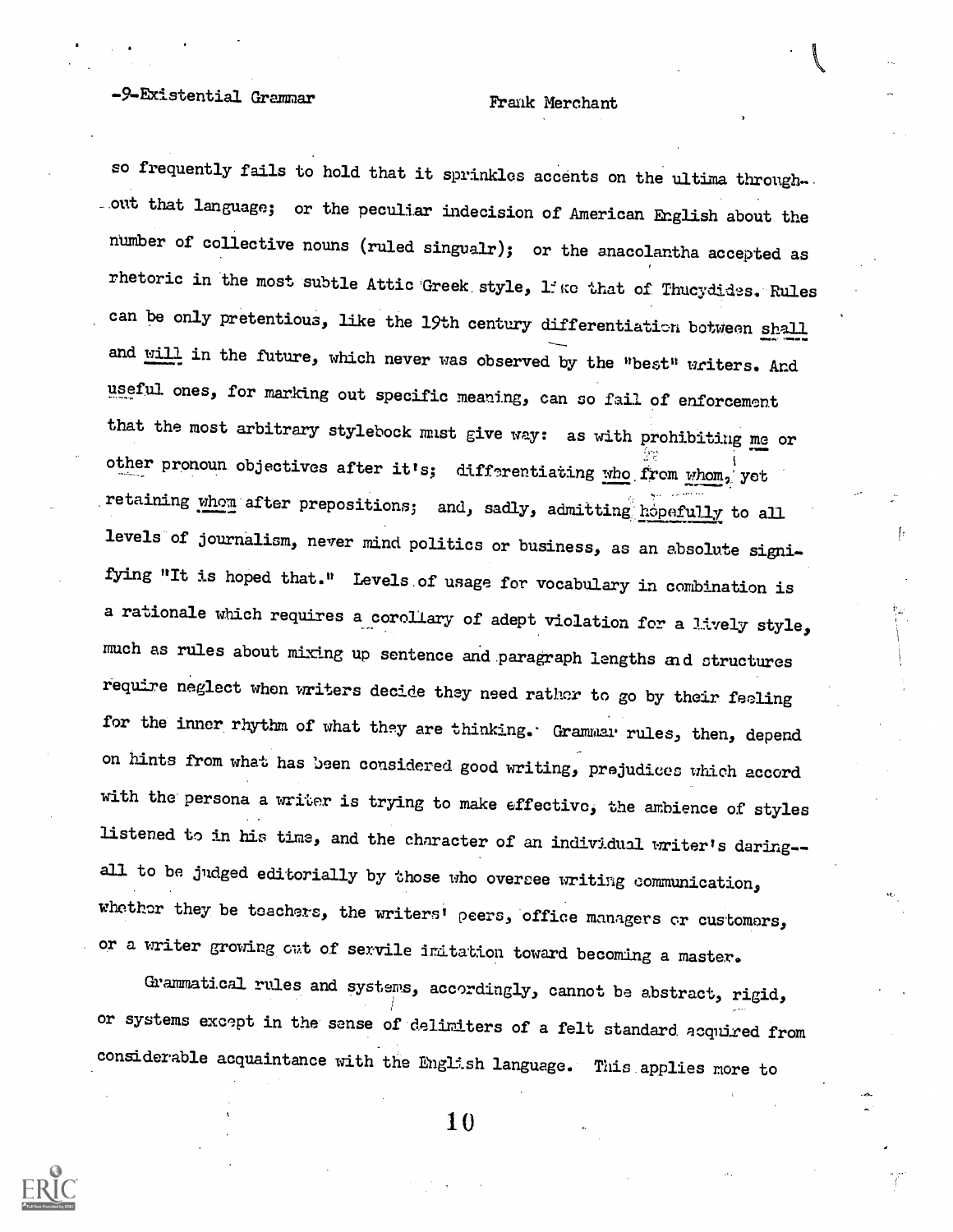## -10-Existential Grammar Frank Merchant

Ehglish. I'think, than any other partly synthetic language; English's syntactioism and an exceptionally large and multi-based vocabulary permit a great deal of "shimmer" around almost every established element of stylistics.

To write a grammar, never mind a rhetoric, which has genuine, current reference to English is to write documented descriptions of its features in use--very likely following an outline of Indo-European paradigms and parts of Speech, as well as major classifications of syntactic sentence order (the familiar  $S_yV_yO$ ) to keep the learner aware of how rule-breakers or anacolontha are to be noted in their variations from prescrippions or norms. Even "orescriptivist" grammar of the 18th century was often a rationalist justification for Latinate authority or much-used new idiom. Without a sense of tradition and rule, business English--and, we may deduce, its speech--was confusing in its outpourings of directions; so much so that one gathers from the examples in Mary Ecard's history or in mnny examples of private corrospondence before Defoe and neo-classicism that only those who knew what the writers were going to write about understood them.

Still, the rules of "standard" grammar need to be described, in all their variations, rather than laid down, if they are to be understood as\_ both living and effective. For this reason, I have found Lamprecht's 8 Grammatik der Englischen Sprache, as used in both East and West German universities, to be the "truest" of foreign-written grammars of our language (including Scheurweghs and Zandvoort) bccause the Heidelberg syntaxist has made.an anthology of examples, mostly from 20th century

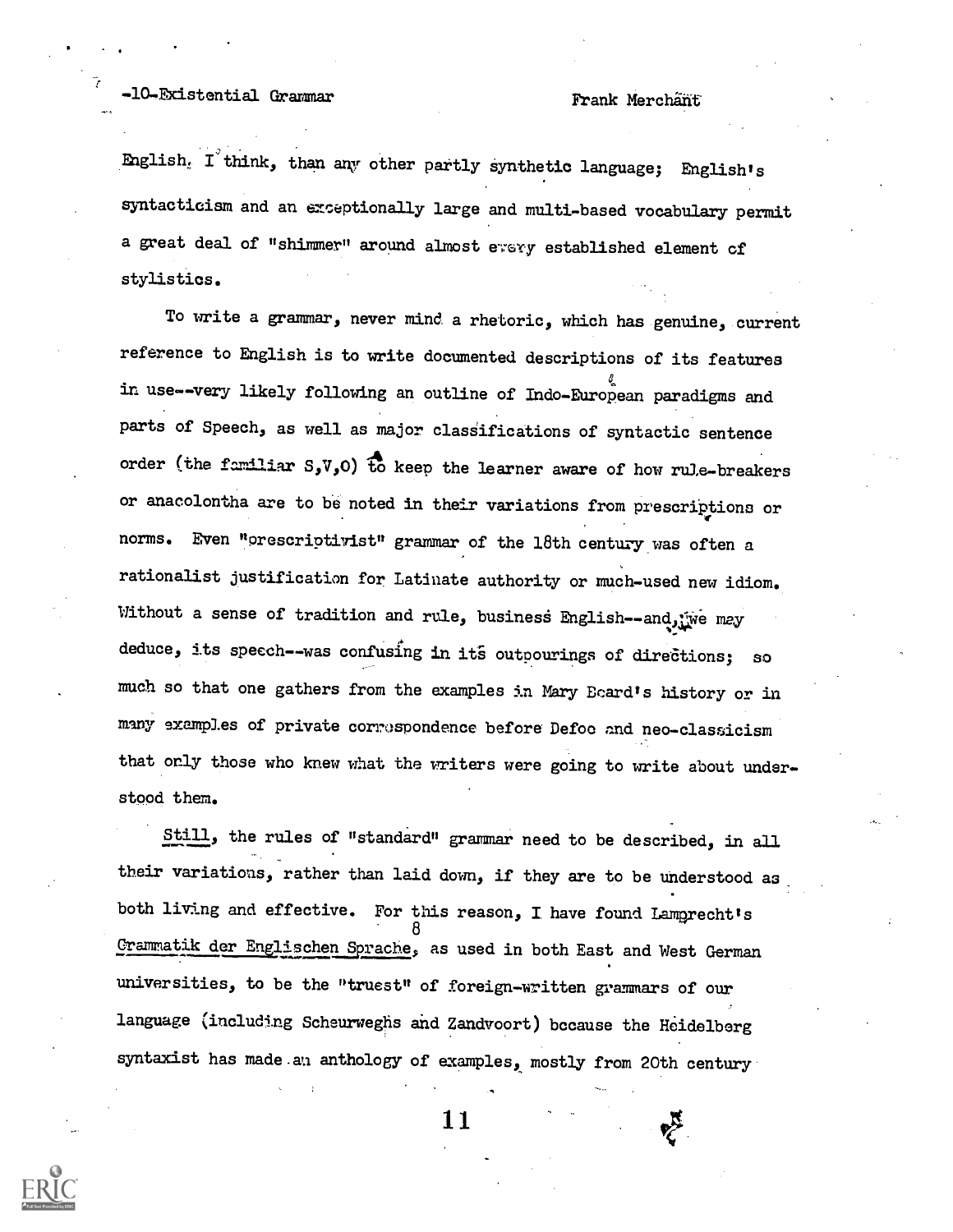British fiction, to answer specific questions of Germans about the idiomatic and accepted use of English on a fairly sophisticated level. The most useful grammars for students within English are narrower, even when they do set up a prescriptivist and standardizing basis which will aid students toward communicability and clarity. Even as freehman handbooks, like Sheridan Baker's The Complete Stylist, they slant and limit their usefulnese by urging certain idicsyncraaies of style which may be accused of being too journalistic and temporal--like the precepts of Copeland, Strunk, Robert Penn Warren, or the Naw York Times-

I argue: from knowledge of how grammar Lorks, that it is not logically systematic or to be put into accord with any logical or psychological model. It is a practice in which one has to take into account many variations of a character composed by historical, social, tonal and aesthetic standards. These practices are guided in as much variation, or confusion, of both set rules and, possibly, newly accepted phrasings as verse has been, beyond rigid mechanics--even before the breakthrough from meter announced from Esra Pound to Charles Olsen, and now dominant 10 in that art. A writer takes on existential responsibility when he composes a sentence and makes himself and his thought responsible for it. Je needs the definite, historical language to fashion even if he "makes it new" (as Eliot and Pound sought to do with tradition through the individual talent). We draws from the practice of the language as it is fixed, with some indeterminacy about which he must make decisions, in his own time; it would be more impossible for him to be diachronic, or "universal," although he may risk timels reversal for some special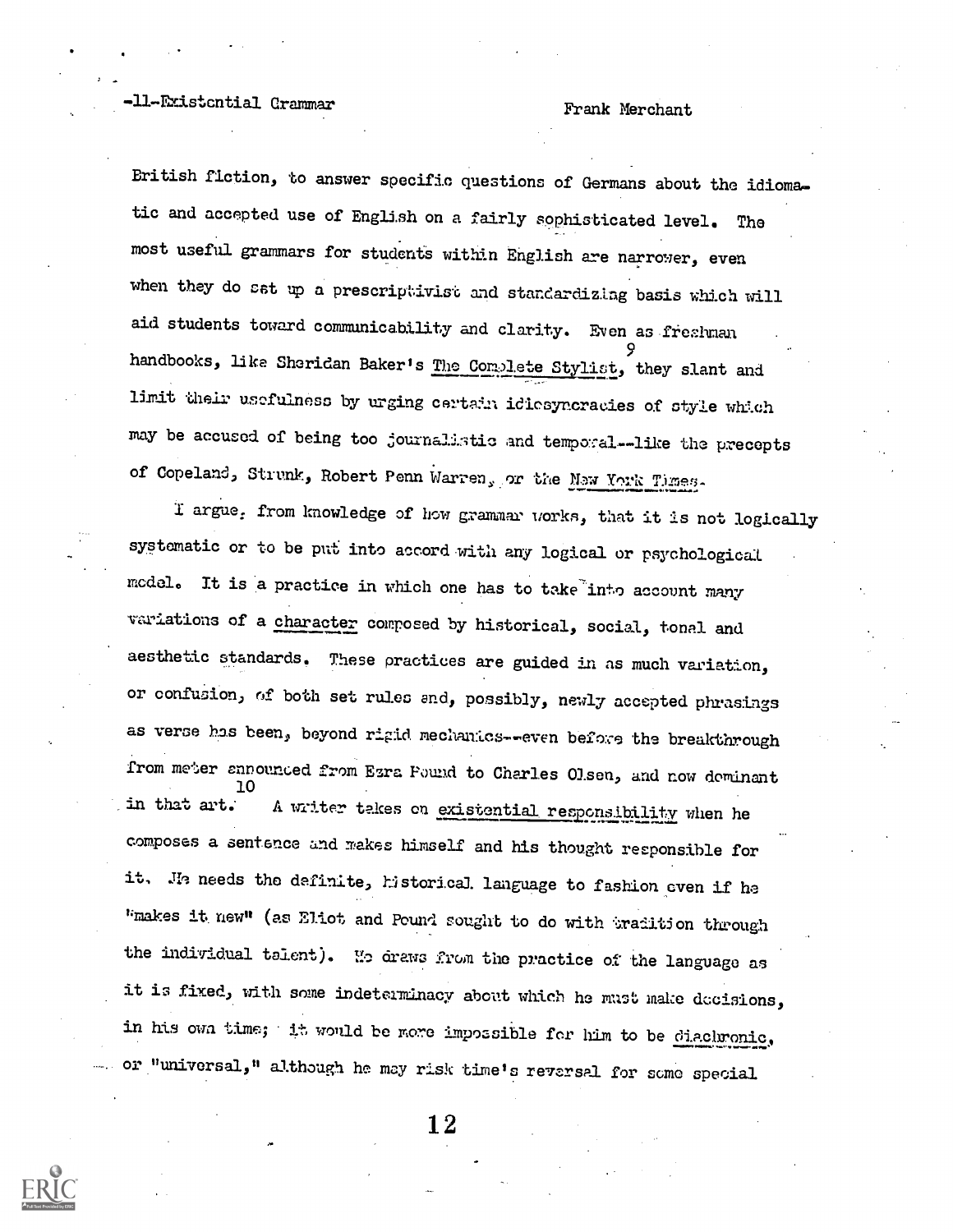### -12-Existential Grammar Frank Merchant

 $20\%$ 

grammatical originality (if he wants to establish an authority like that of the King James Bible).

This existential responsibility for viable, effective communication applies to ordinary business-of-the-world writing as well as to the most responsible speech. Control and basis for formulating statements (which are, or can be extended to, ideas) rest on the accepted conventions of the idioma, the traditions of Indo-European grammar we still honor and preserve in writing and use to speak outside our own minds and social corners. Variations-I would often call them reductions--of the accepted EAE (Edited American. English)--can be recognized, as we range "down" social levels and/or "across" dialects from its stance. I am inclined to take lightly and querulously the concept of Black English in America outside the (misnamed) "ghetto" because I encounter so few Negroes who can handle it--probably because they haven't read Dillard cr the apparently not-continuing texts distributed in it. In both fully integrated and still dominantly Black colleges, the problem "dialect" encountered is moot often composed of pseudo-literary, outmoded syntactical formalism, aberrant coinages in the same voin (like illuminationed), examples of the "hip" or Harlemsse in which the student outside the "ghetto" i3 not very secure and--mostly--the slioshod, non-specific word use, the illogical and muddled word-grouping, the misconceived soellings and folk etymologies, the failure to nark meaning by punctuation, the heedless and gobbled runh of sound which make an All-American Teenie, or Bop or Nixoff, as I have played with classifying its variations. Of all dialects, this is the most worthy of study by teachers; not that it will enable them to

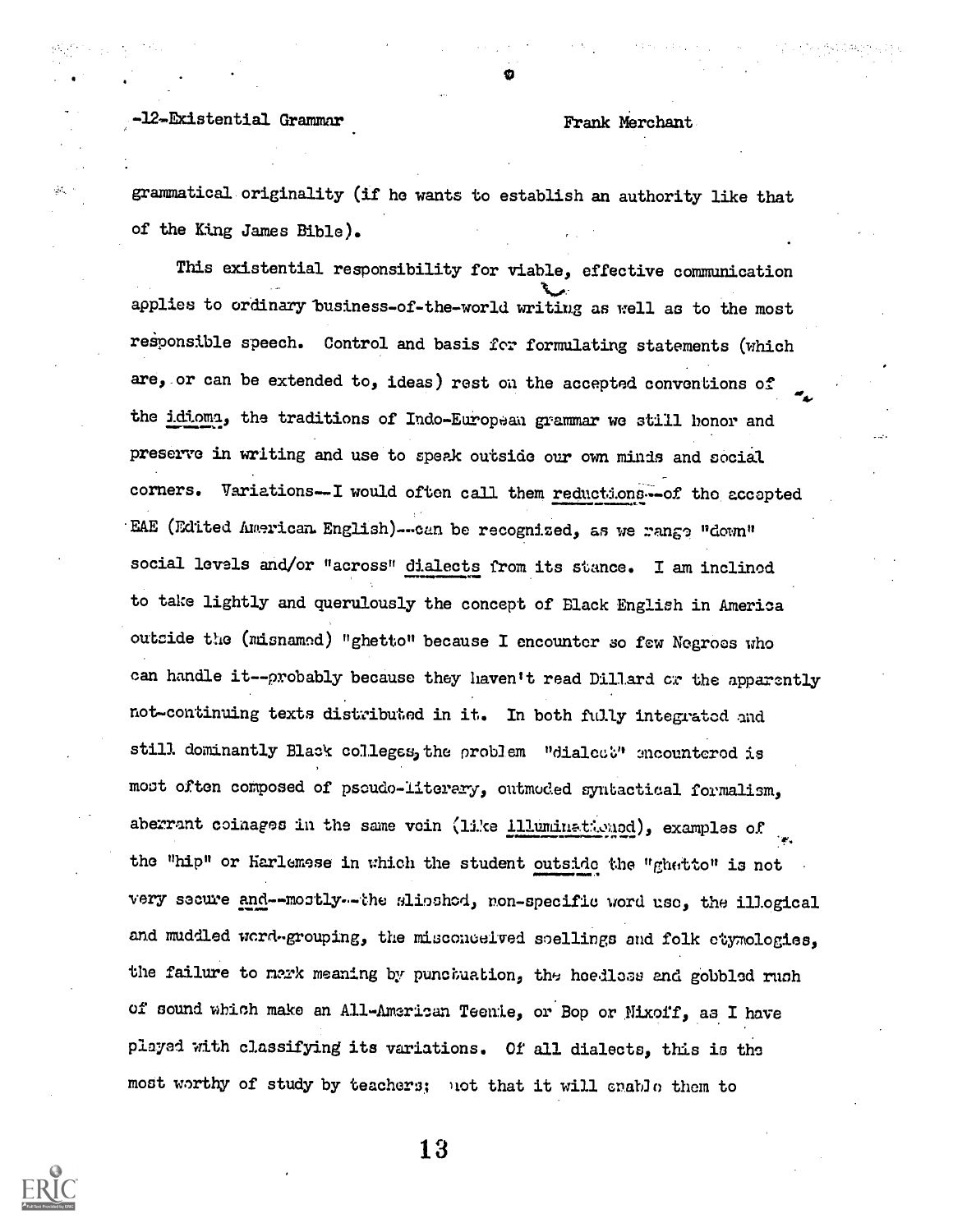# -13-Existential Grammar Frank Merchant

communicate with their pupils any more than the  $y'$ know crowd does with .one another, but in the.future of education as acquaintance with tho etiology of disease is useful to physicians.

The writing of New Grammars has been committed by persons aware of the aids to clear expression and to wide recognition of verbal intent which the Old Grammar has provided. I have not seen any literate students or text-writers who have used only generated structures and rules for phase. The conventions of the historical and "prescriptive" classifications--parts of speech, singular and plural, tense-unity and sequence, statement marking by finite verbs and an editorially arbitrary punctuation---mark sense for reading or for more precisely required occasions of speech. The girl instructor at Providence (LT.) College who, a few years ago in CCC argued that subjects and verbs may be mixed, both singular and plural, was advocating grammar as a jury rig as well as for less labor in English teaching. The conventions should help us with complexities of statement, acting as clarifiers of what we are and moan by their discipline and enabling us to control and seloct occasions when we want to say something special. Command of the language, the Council for Basic Education proposes in its latest Occasional Paper (No. 23) is to be secured by teaching twelve years of effoctive use from accepted style in the richness of all kinds of good uriting, including literature, together with inculcation in that style through writing--making sure that all teachers (and, I presume textbook producers) are creating an effective environment of language;

...we should not allow in any classroom teachers who lack a mastery of it. In their years of schooling, students progress far Yom imitation through which they first learned English, but they never completely leave imitation behind. All teachers teach language.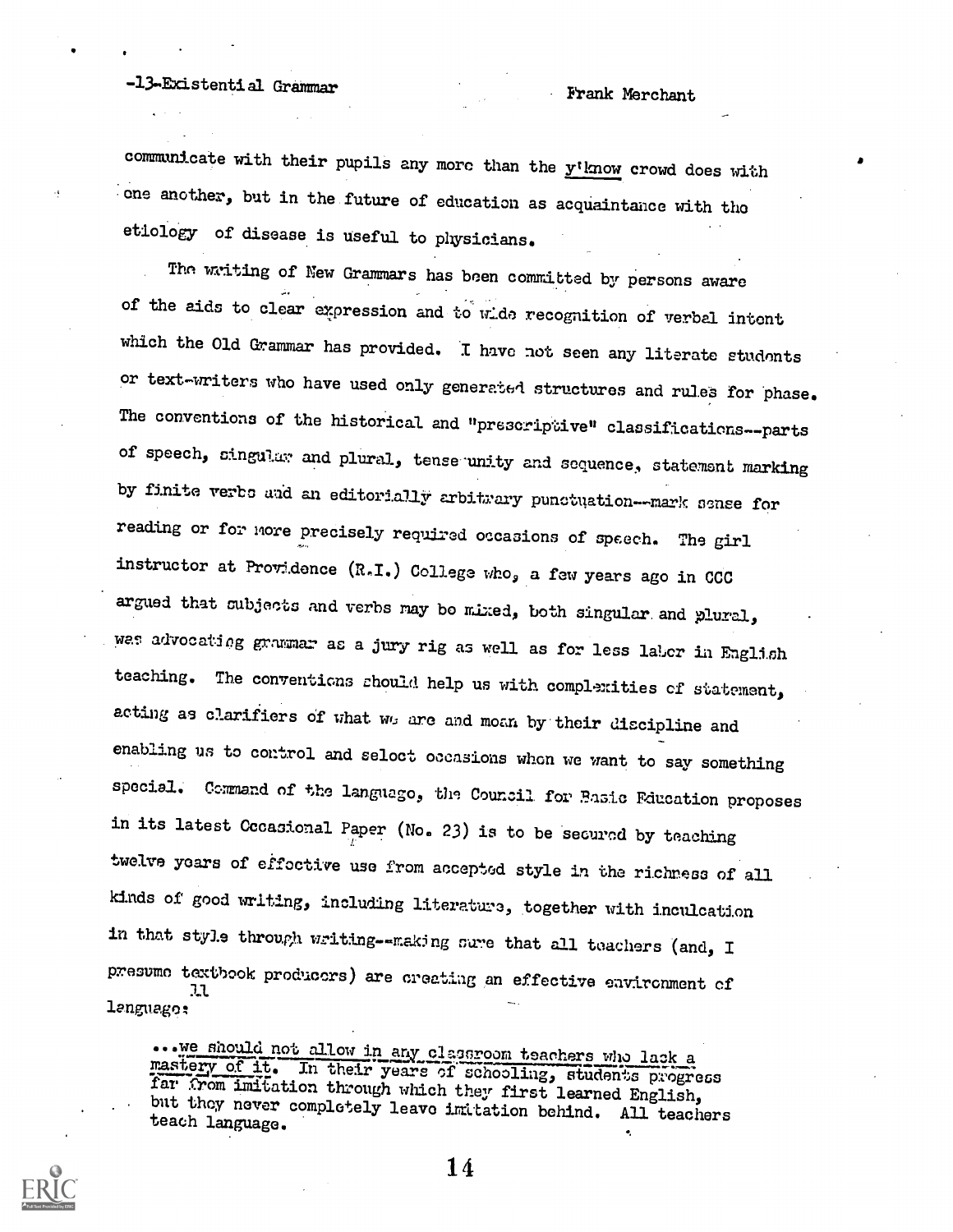## -14-Existential Grammar Frank Merchant

If, as Dr. Kenneth Oliver (0ocidental College) declared in that pamphlet, "Grammar is what distinguishes a sentence from a list of words randomly ordered," grammar makes sense by providing words with control and slant or tone or direction in content. Orally, what has gone before and what surrounds a situation (even more than words) supply a sentence's missing verb or key to its intent. In writing, the field of the paragraphs and their essays does even more of the same bringing out of meaning; here to the relations of words and their units we must add more particular re marking of grammatical signs like the remnants of English inflection and the punctuation which imitates in code or even intensifies speech emphasis, or silence. This sense of content is to be learned from example--best seen in writing and, admittedly, richest and most adaptable in literature. Imaginative expression of experience and concepts in it does help to guard against scanted, quirky, false and temporarily fashionable use of words in studies, new or old, social or scientific or linguistic, which seek too arrogantly a logical positivism.

In expanding the base of accepted grammar, I therefore suggest moving from abstract or limited rules with examples, whether the latter be made up or limited for textbooks, to consideration of structure and style, showing pupils how English is written, both discursively and aesthetically, outside handbooks. This gives grammar teachers the job of renewing--or, if they use them, amending, judging controlling those anthologies. Admittedly, the traditional Reed-Kellogg sentence analysis made dead sentences, like those torn apart, rephased, dissected into kernels by the Transformationalists. I prefer seoing the sentence as an action or operation, examining it while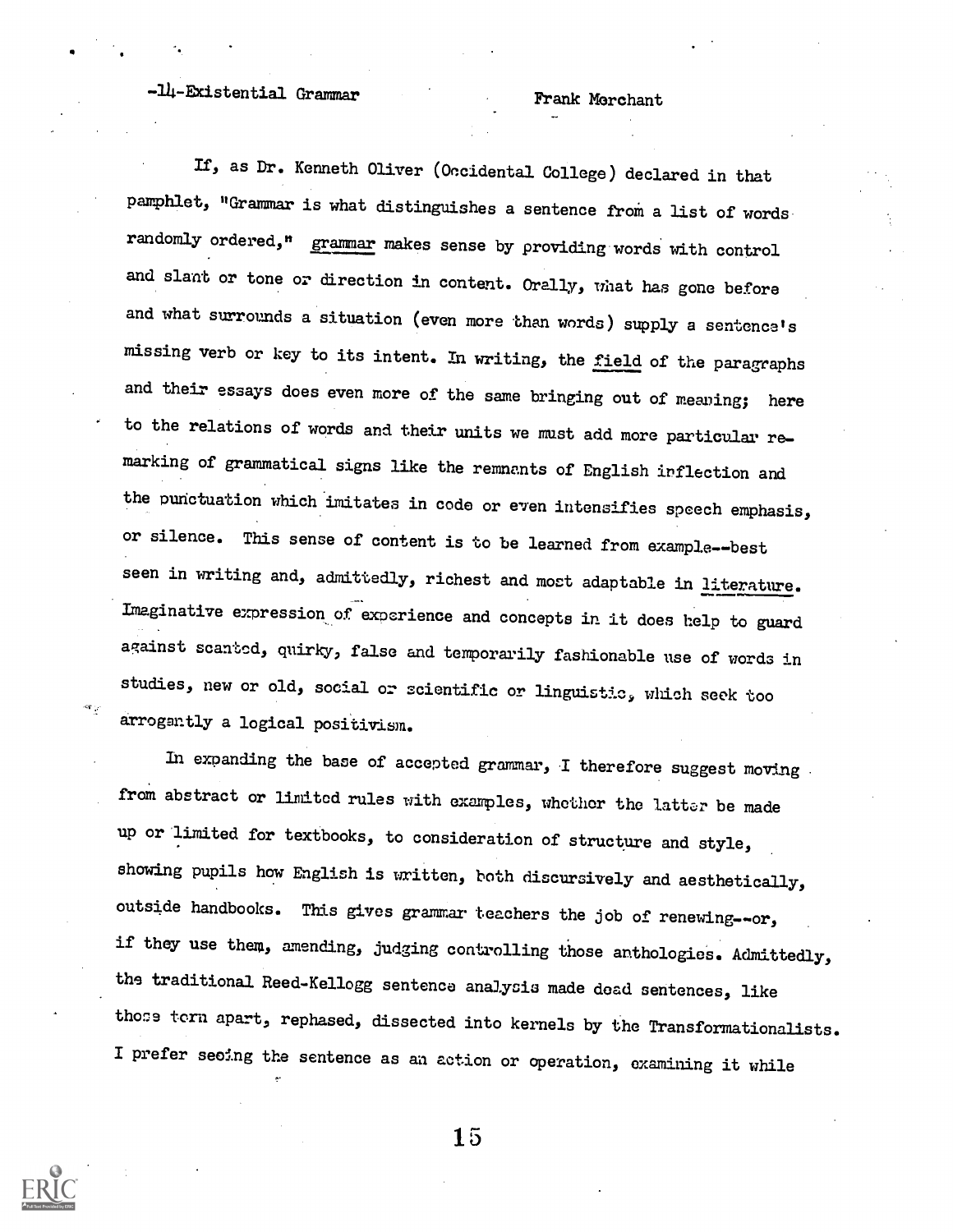### .45-gxistential Grammar

still, moving alive, not as a cut-up laboratory animal. At most, I would write independent clauses out in one long line for each, marking their two or three major parts (S;  $V$ ; 0 or PN, PA), circling phrase and subordinate clause units and demonstrating their functions by arrows pointing at the major components. Paragraphs, as some of the New Grammarians have realized, are important as the way we organize most of our expression beyond.stutter or command. It is more important to mark the forces in their field by arrows indicating what supports or fills out and double arrows pointing to conclusions and related transitions. In "real writing", single topic sentences may not even bc wanted (as in rousing narrative and description). A good many esteemed essayists and article writers can be shown to have written double-ended or two-topic paragraphs in tension, in a manner transcending the simplistic, "lead sentence" or "summary-topic" paragraph which we expect our more skilled, mature learners of language to pass beyond. And, at some grade, writing teachers need to show their charges that "real writers" seldom plan their paragraphs around topics, but use the typographical arrangement as a "breath in thought," whose connectedness may be best expressed as inferential and supra-logical.

This is further description of the language which makes our culture as non-rigid and not to be studied in abstract terms or diagrams which do not accord with it. It denies grammar's value as a system in itself, but rather as an aid to making a judgment about expressive, often traditionally ordered variables. It asserts that the grammar teacher can offer us neither interest nor use without being more a writer, in practice and example, for the ends of composition.

 $-#$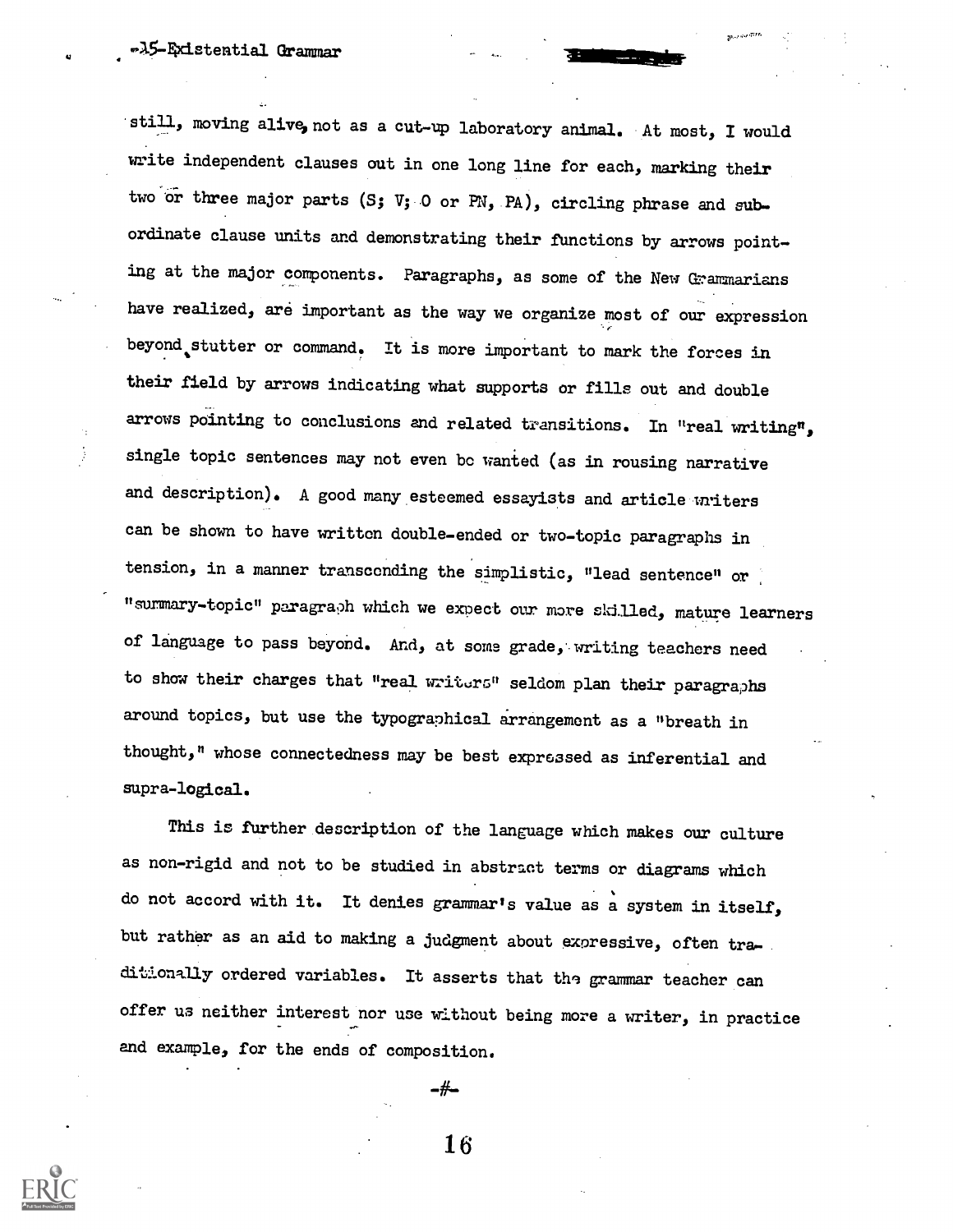$\mathcal{P}$  and  $\mathcal{P}$ 

### -A-Foctu,16es Frank Merchant

### Existential Grammar for Composition

-1-"Why Johnny Can't Write," Newsweek (Dec. 8, 1975), 58-65, credited-to "Merrill Sheils with bureau reports." This piece started with the March, 1975 HEW Dept. report of a decline in reading skills since 1965 and the College Entra ce Exam Board's forming in November, 1975 a panel to study the 12-year long decline in SAT scores, particularly in verbal skills.

MY clipping tile reveals this anthology of stories on the recognition of national educational failure and this protest against it: "Mother upset/son graduated, but can't read" (AP-San Francisco; Louisville Courier Journal 12-8-74); "Teachers say: 'Amen! Amen! Amen!'"Leading three letters from readers in favor of "formal English" (CJ 6-21-75); "Semi-literate freshmen," letter agreeing with those letters (CJ 7-3-75); "How about a Reading Corps," Joseph H. Blatchford of Los Angeles Times Service on revelation of 26-million American illiterates, an article in the background of the preceding comments (CJ 8-6-73); "College Board test. scores drop" (AP-New York; CJ 9-7-73); "Educator wants/ years in college,/ high school cut," AP-Washington, in which a former U.S. education commissioner blamed TV (CJ 10-9-75); "High School/Reading Test/Scores<sup>-Tup</sup>," indicating functional literacy depends on socio-economic background, (AP-Washington; Knoxville News-Sentinel 9-9-75); "Panel to probe decline/ in College Board scores" (AP-New York; CJ 10-29-75); "Teen-agers! writing ability/has declined, test indicates," John Matthews of Washington Star service (CJ 11-18-75); "College Boards/to add test for writing," Gene I. Maeroff of N.Y. Times News Service in a story which has been bobbing up for years--like the much older one about the controversy of "ain't" (CJ 2-1-76).

- -2-Consideration of whether Corbett is defending CCC's much-criticized "no standard English" program belongs to another paper which would include my observation of CCC members! adverse reaction to it at the St. Louis convention of March, 1975. Corbett was editor of the Fall, 1974 Special Issue of CCC, Students! Right to Their Own Language, but the issue was attributed to a special committee, to back up a resolution in repudiation since the Fall of 1971.
- -3-See p. 53, on "C. U, Relating Transformational Grammar to the Teaching of Writing" in Minneanolis 72, program of the 62nd Annual Meeting of NCTE, Nov. 23-25, Ezor and Lane's repudiation of transformational techniques was joined by John C. Mellon (then of Boston University), the announced opponent of Enola Borgh (U. of Wisconsin-Milwaukee) at the, Nov. 25 "Dialogue." My typescript samozdat "shotgun" attack was copied and distributed, mostly in Southeastern Kentucky in October, 1975.
- -4-Latin hortus may have led, according to the Grimm formulas, to English garden; but Horatius did not give us anything like Gordie or George, which were descended without "transforms" from a Greek root Years. indicating farmer.

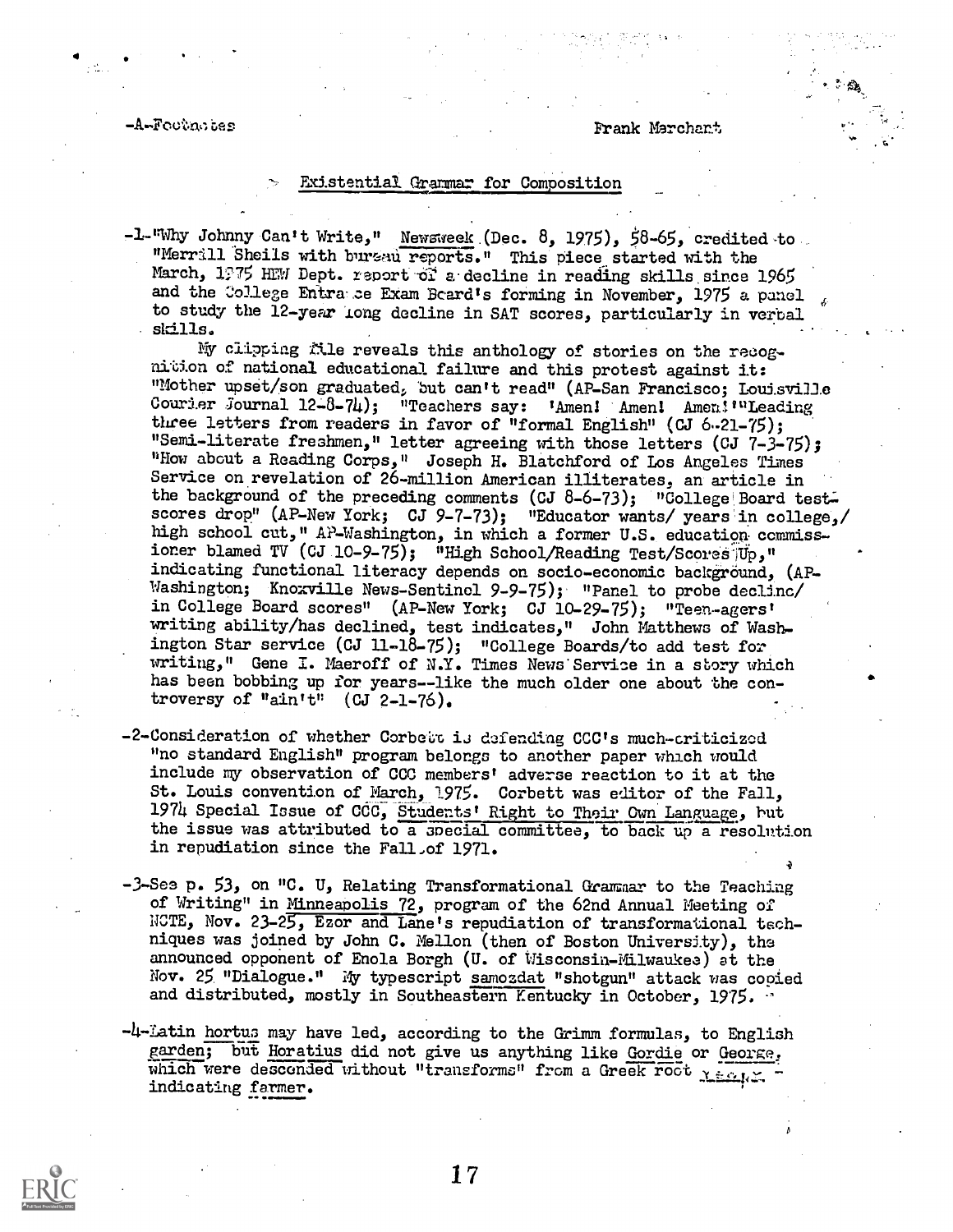### Frank Merchant

-/B-Footnotes **Existentiel Gremma** 

4 .

:17

- -5-"Library Advance Information Sheet" from the Cambridge University Press" dated "December 1975" and apparently sent from CUB's New York office, since the price given for Robinson's book is "\$13.95."
- -6-See Martin Grotjohn, The Voice of the Symbol (NY: Dell-Delta, 1973, reprinted from the 1971 Mara Book). Groddeck's belief in the free creative'force of language in children and literary classics is cited on p. 128. Use of grammatical "rational thinking" while "The symbol preserves (or prepares) mastery over thought, ideas, emotion" and the use of words for "possessive mastery" rather than more reference are described, pp. 161-164 ff.
- -7-I find modern literary criticism's search for the broad and deep meanings and more, discoveries, in language art's creation exemplified in Geoffrey N. Hartman (Yale), Beyond Formalism, Literary Essays 1958-1970 (New Haven and London: Yale U.P., 1970). Note particularly his noting the effect of the "trespass" of the mythical word, even though the classics may seem to have lost "their power to be models for communal behavior," pp.  $8-9$ , 23-4. See also Hartman's statement of the role of consciousness, uttered language, as middle term more than both the mysterious subconscious and itself, pp. 301-303.
- -8-Adolf Lamprecht, Grammatik der englischen Sprache (Berlin: Volk u. Wissen Volkseigener Verlag, 1970). This is an enlargement of the original, 1956 edition, continuing to seek the-Systemcharakter of English by further citation of 23 British writers and Ernest Hemingway, as well as 35, considerations of English and its teaching, from the United States, England and Europe. Significantly, notice how Lamprecht's description comes closer to dealing with what the preposition is, from its use and a brave categorization of the idioms of the nine most important prepositions (pp. 309-330)--a topic whose diffieulties are parsed over with general definitions in other writers, as by 3arbara Strung. in England recently (Modern English Structure, Second Edition, New York: St. Martin's Press, 1968--2nd edition of 1968 work): pp. 192-194, describing the nature of prepositions and differentiating them from adverbs. The use of specific prepositions in their circumstances is not taught in English-speaking schools and has little handbook aid I know of since the Odyssey Press textbook went out of print, a generation ago.
- -9-Sheridan Baker, The Complete Stylist and Handbook (NY: Thomas Y. Crowell Co., 1976) is the current:Combination and revision of 1966 and 1972 books. Baker, in his Preface, announces he has out together a rhetoric to get students to write as he wants them to, with reinforcing materials on contemporary usage: Note that he avoids the idioms of prepositions (see my footnote 8) in five lines on p. 367 and that his lively definitions and prescriptions follow Copeland and Strunk's tradition of a limiting idiosyncrasy, as in "The Healthy English Sentence," on reference and consistency  $(pp. 400-401)$ .

-10-Much which can be applied to variation in grammar from a consideration of poetic technique (poetry was the first literature) has been gathored